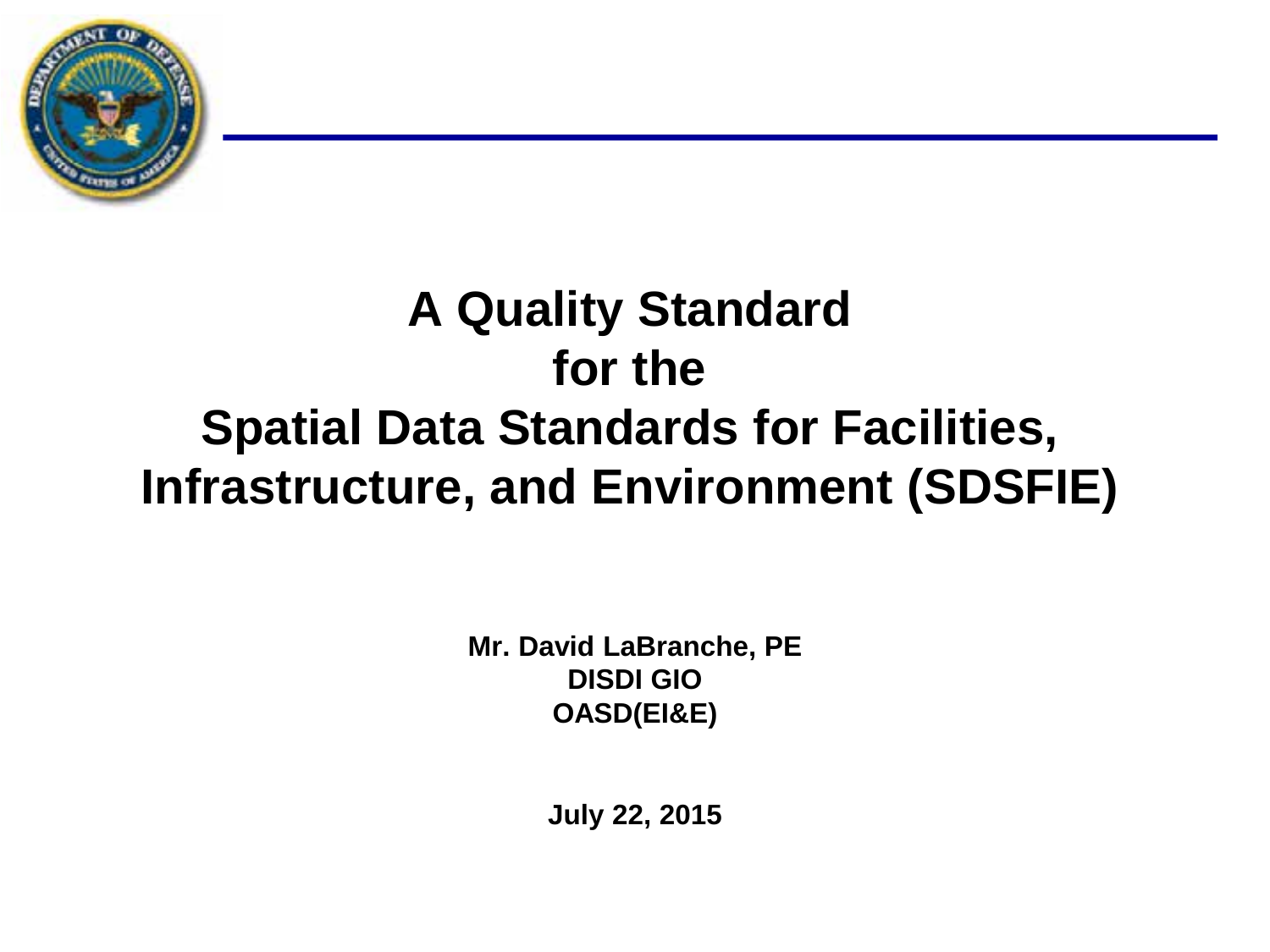

Two Major Components:

- 1. SDSFIE-Q establishes a formal process for defining metrics and assessing quality & completeness of IGI&S data
- 2. SDSFIE-Q includes high level data quality guidelines for:
	- Vector data
	- Raster data
	- Services

The focus is on Data Quality (via metadata) and not data collection procedures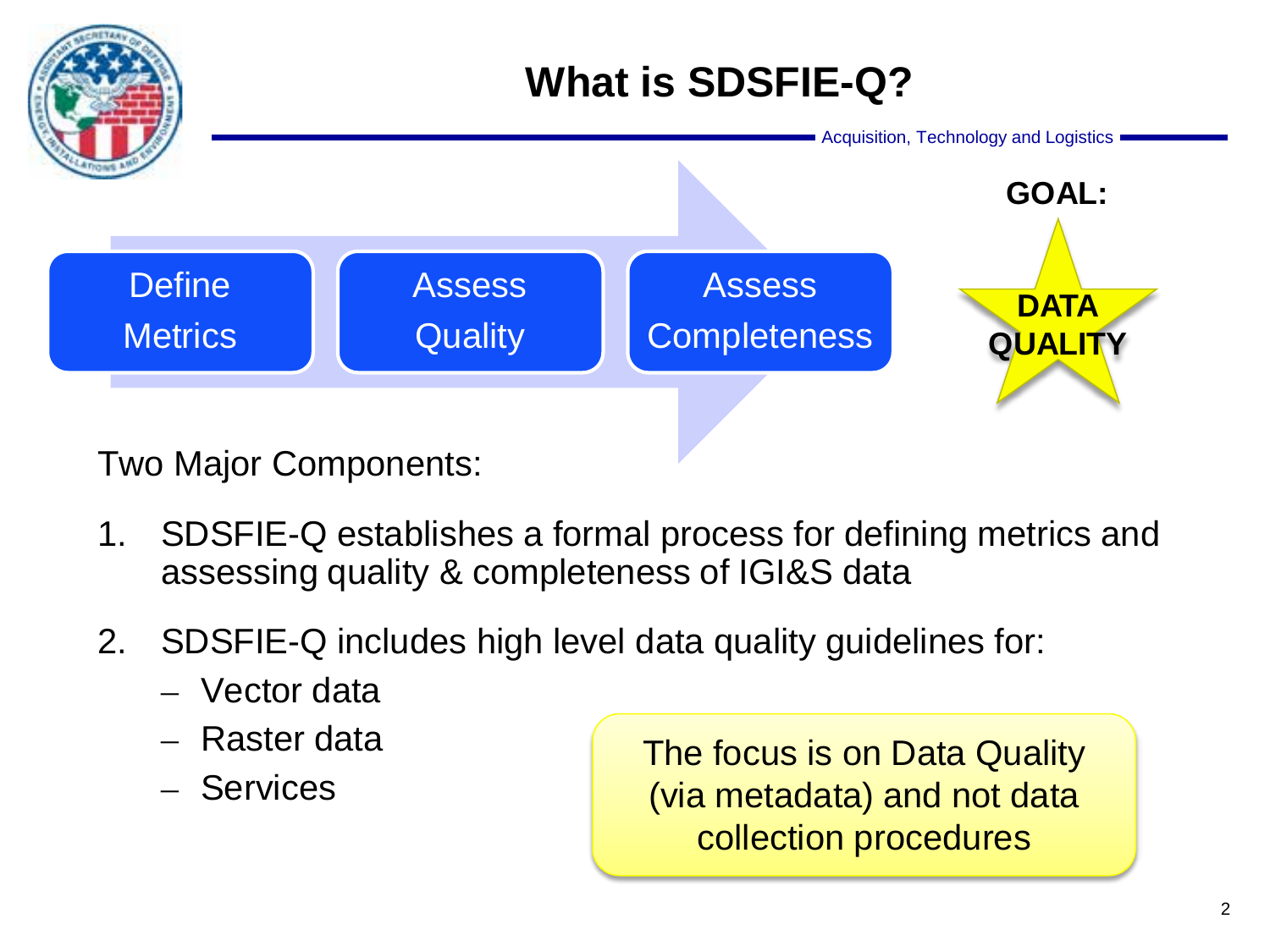

- DoDI 8130.01 gives authority to the IGG to establish guidelines to enable interoperability of IGI&S capabilities, ensure data quality and establish IGI&S standards
- The SDSFIE Governance Plan established SDSFIE-Q as the IGI&S standard for data quality and data quality reporting
- To meet the provisions of **DoDI 8320.02**, SDSFIE-Q is necessary to ensure the IGI&S community provides understandable, trusted, interoperable, and accurate geospatial data and services to the Department of Defense (DoD) for decision making
- SDSFIE-Q applies to the EI&E community, USACE Civil Works community and any other DoD organization mandated to use SDSFIE as specified in the DoD IT Standards Registry (DISR)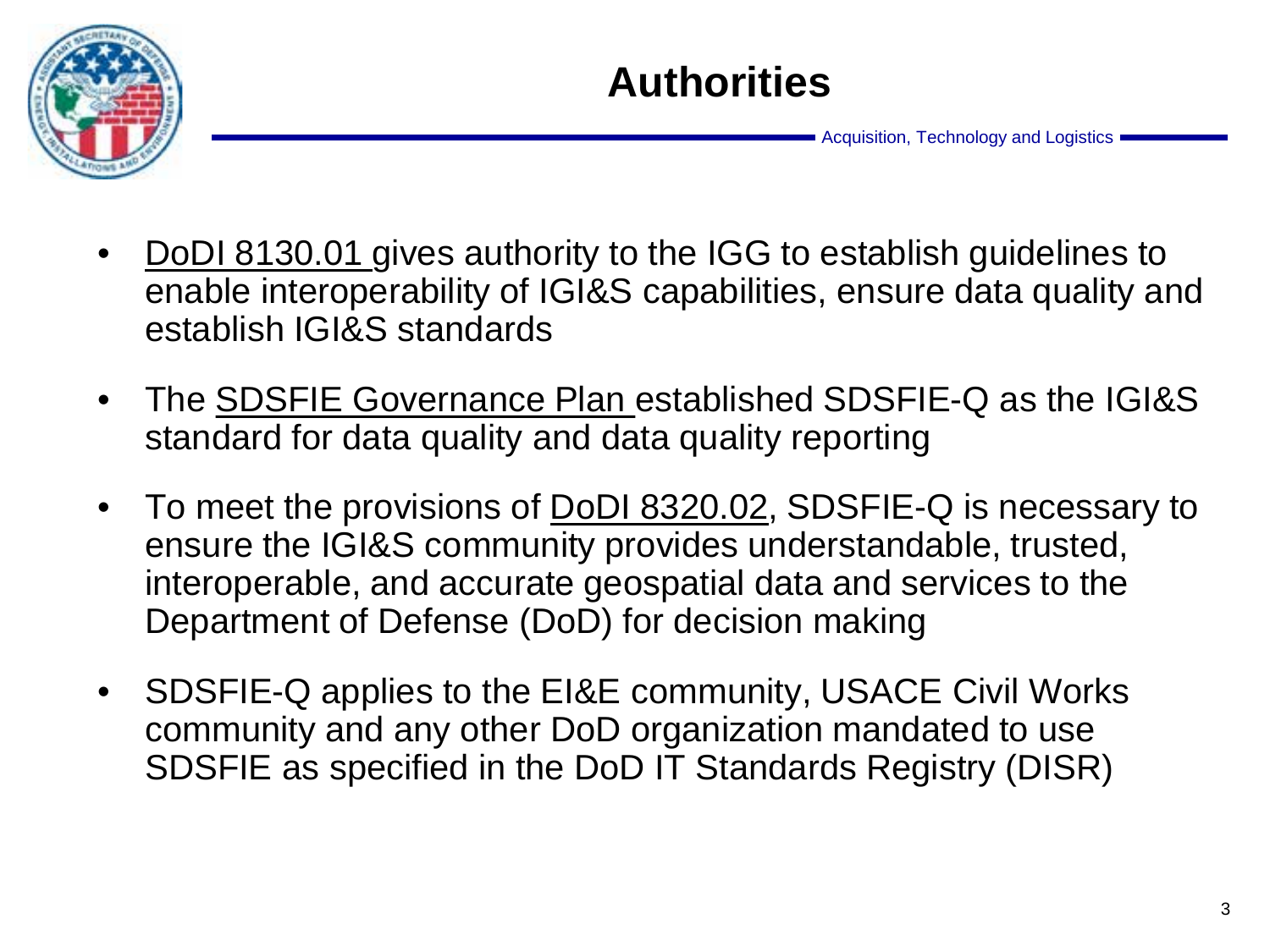

- SDSFIE-Q is designed to conform to ISO 19157, "Geographic information – Data Quality"
- Data Quality shall be evaluated by adherence to ISO 19157 Data Quality elements:
	- Completeness
	- Logical Consistency
	- Positional Accuracy
	- Thematic Accuracy
	- Temporal Accuracy
	- Usability

Metadata elements for Data Quality must be populated in the metadata for each layer per the SDSFIE Metadata Implementation Specification (SMIS)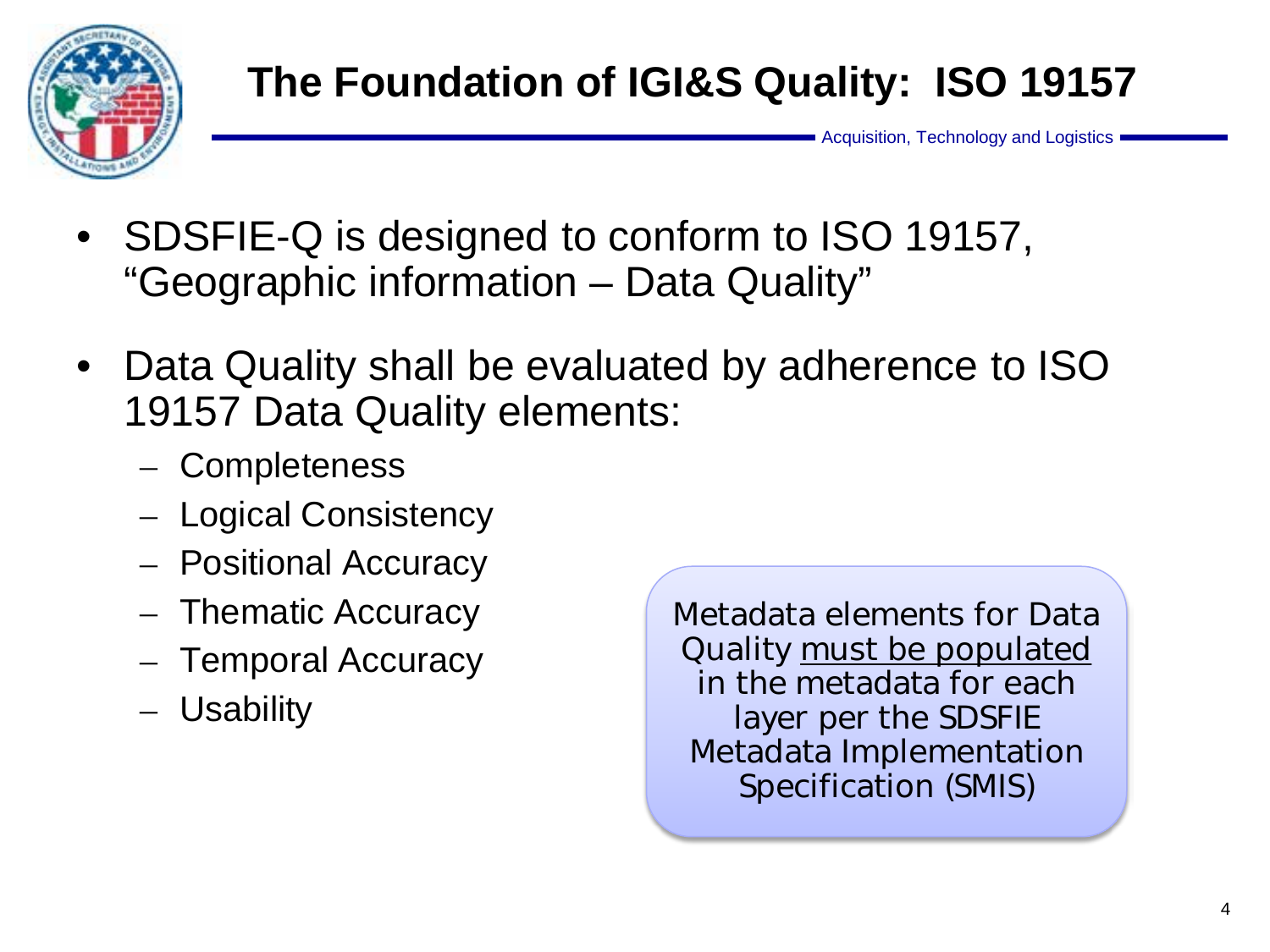

- The SDSFIE-Q document is organized into four parts:
	- Part 1: Overview of SDSFIE-Q (front section)
	- Part 2: Data Quality for SDSFIE-V
	- Part 3: Data Quality for SDSFIE-R (to be developed)
	- Part 4: Data Quality for SDSFIE-S (to be developed)
- SDSFIE-Q requires several IGI&S Program level data management guidance documents:
	- Component-level Quality Management Plans (QMP)
	- Data Content Specifications (DCS)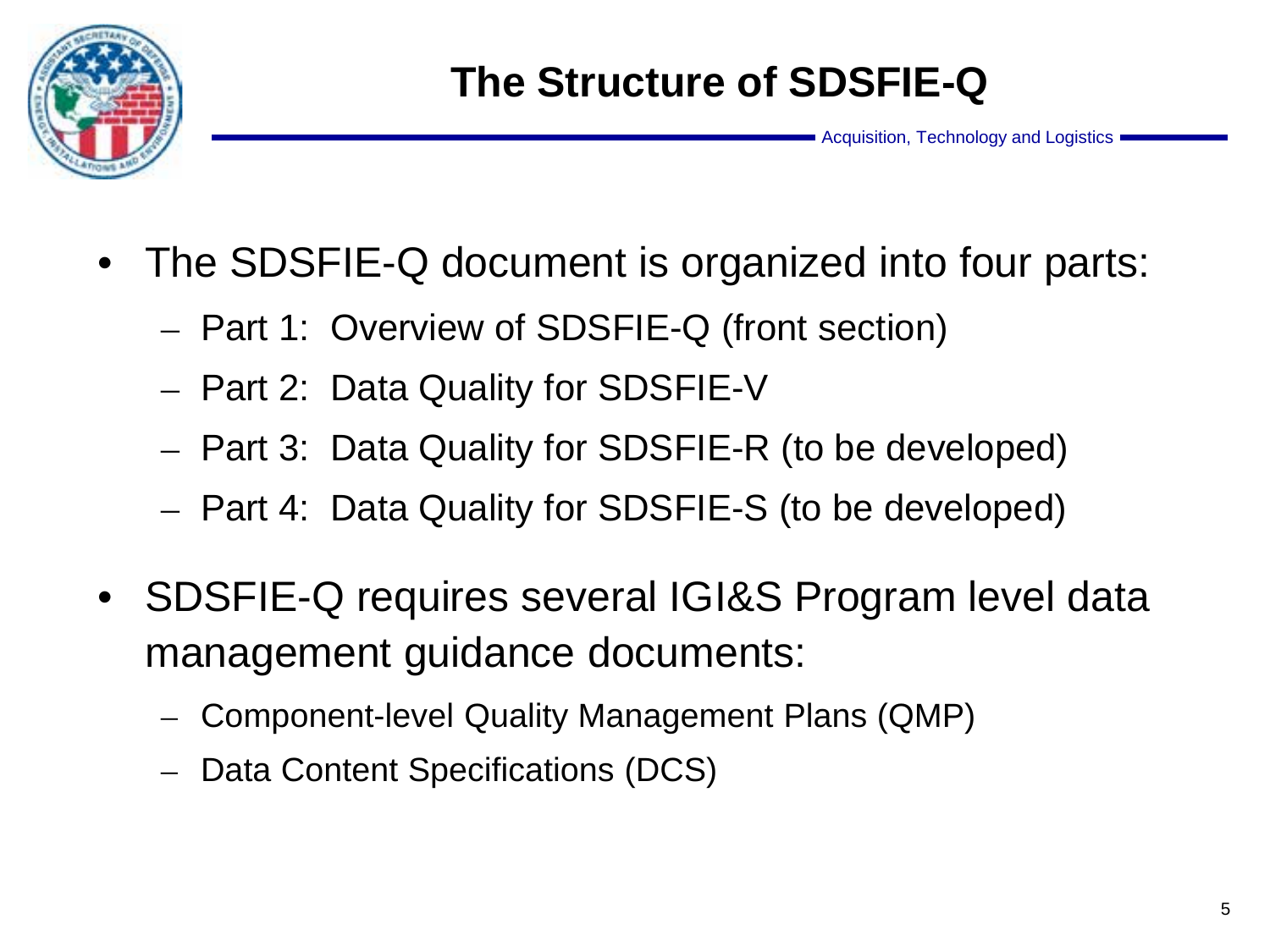

- Each IGI&S Program shall develop a comprehensive QMP. SDSFIE-Q specifies the format and key elements that each QMP must contain.
- Applicable to all SDSFIE parts (vector, raster and services)
- QMPs will include:
	- Guidelines for acquisition of data and services (e.g. contract specs)
	- Guidelines for ensuring quality in the processes for creating and maintaining data and services
	- Collection specifications (where applicable)
	- Policy drivers
	- Process for maintaining metadata
	- Discoverability and releasability guidelines
	- Guidelines for ensuring quality in each installation authoritative data source (ADS)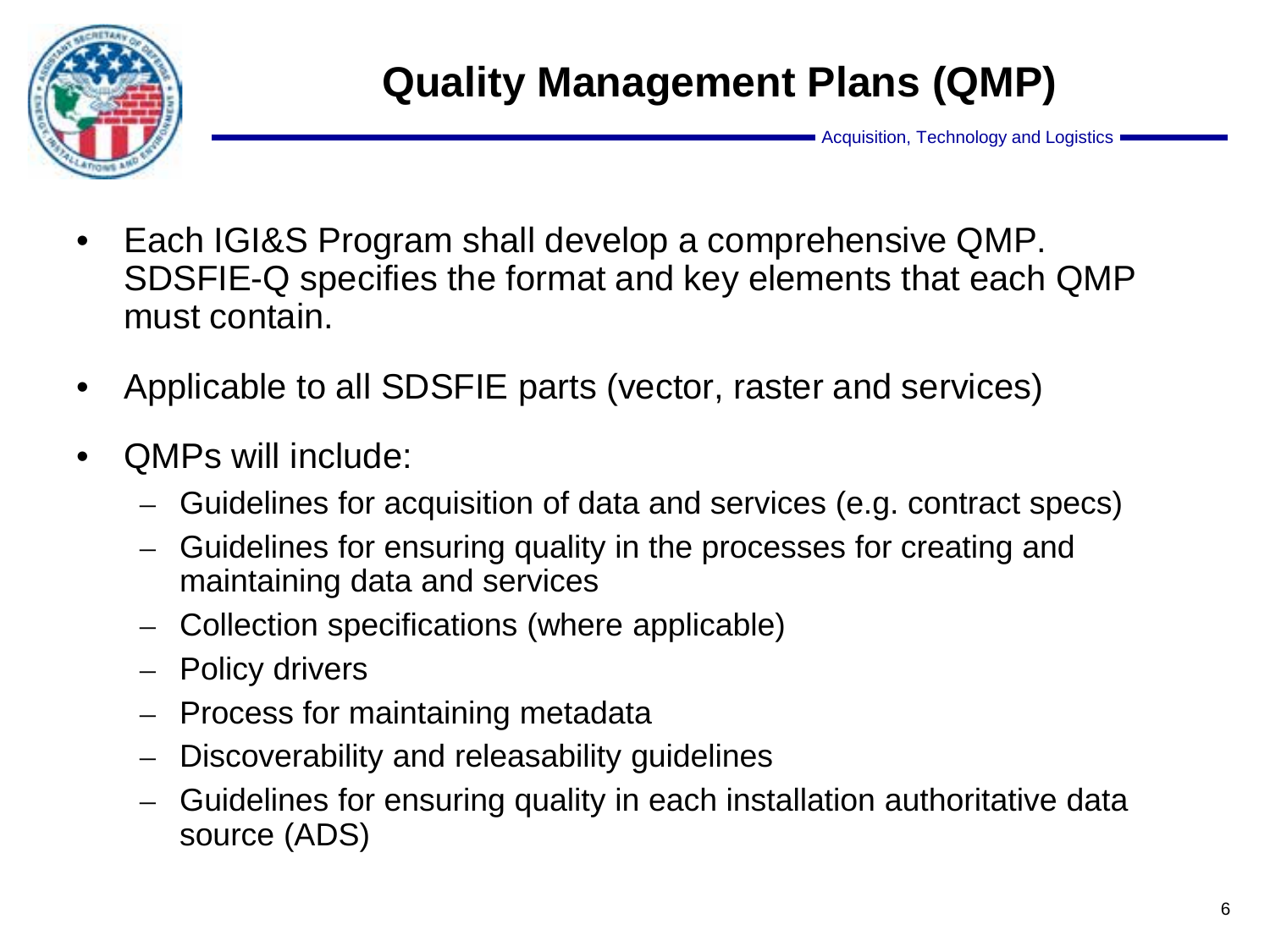

- Each IGI&S Program shall develop a data content specification (DCS) for each vector layer per Component Headquarters guidance.
- A DCS is a detailed description of a dataset or data layer, including how to collect the data with complete metadata records.
- DCSs will include:
	- Definition and description of the geospatial layer
	- Applicable policy and regulations associated with the layer
	- The description to collect and attribute the layer, addressing all 6 elements from ISO 19157
	- All valid sources and source selection criteria
- The Common Installation Picture (CIP) will also have a DCS.
	- CIP is the common set of SDSFIE-V layers required for collection at all installations and must be available via the installation authoritative data source (ADS)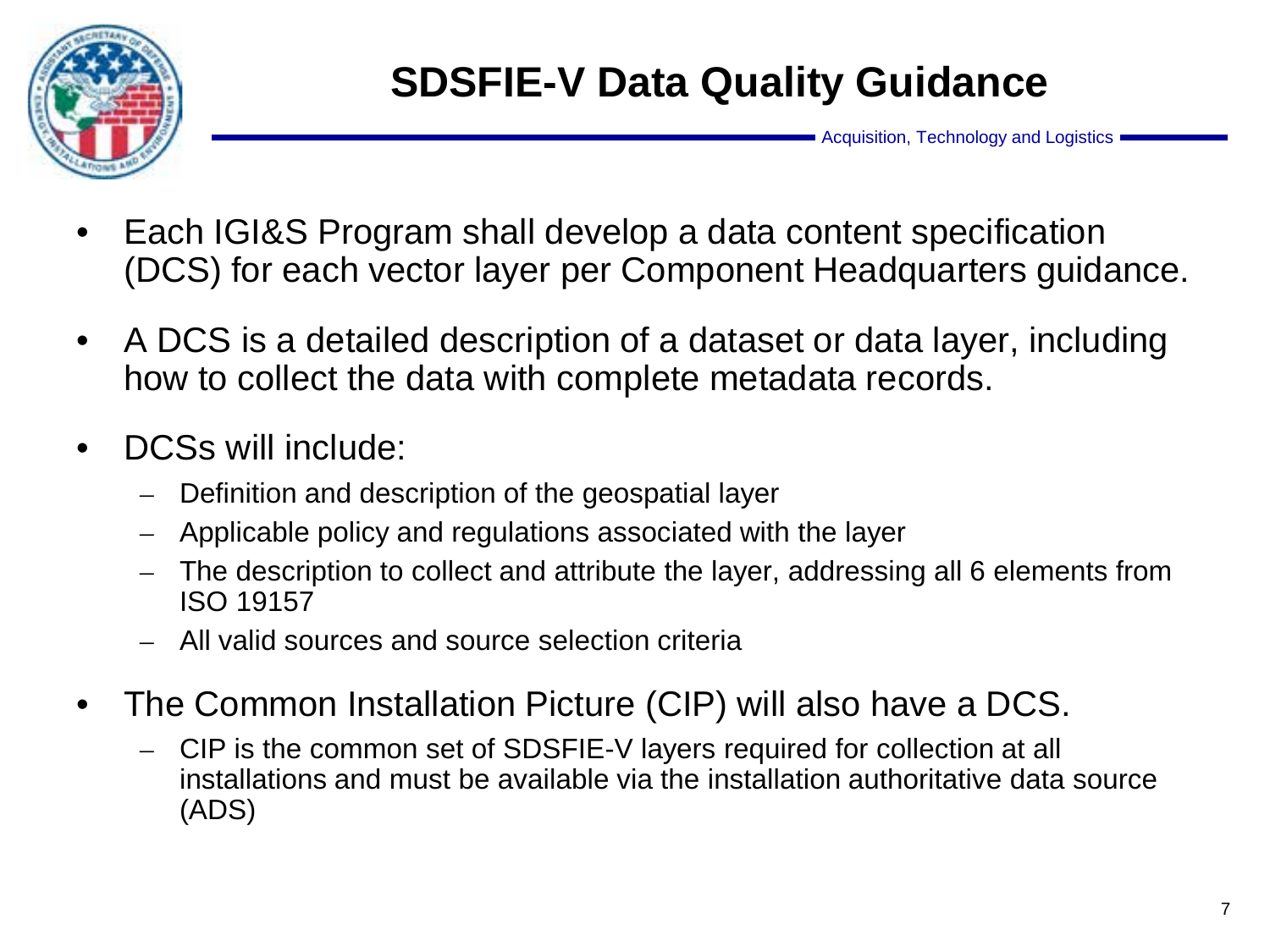

- Per DoDI 8130.01, each installation shall have a trusted authoritative data source (ADS) for all geospatial data and services which fulfill installation and environment missions.
	- The ADS will provide mechanisms for the data to be made visible, accessible, understandable, trusted and interoperable for all authorized users and across the federal data sharing environment.
- Each Component will determine at which level the ADS resides (HQ, installation, MAJCOM, etc.)
- An ADS can be a quality management tool
	- Aggregated data layers facilitate cross-checking for duplicates, errors, omissions, temporal gaps, etc.
- ADS for raster data
	- Could be an imagery catalog with defined parameters (temporal, resolution)
	- Could be a source from which to download raster data